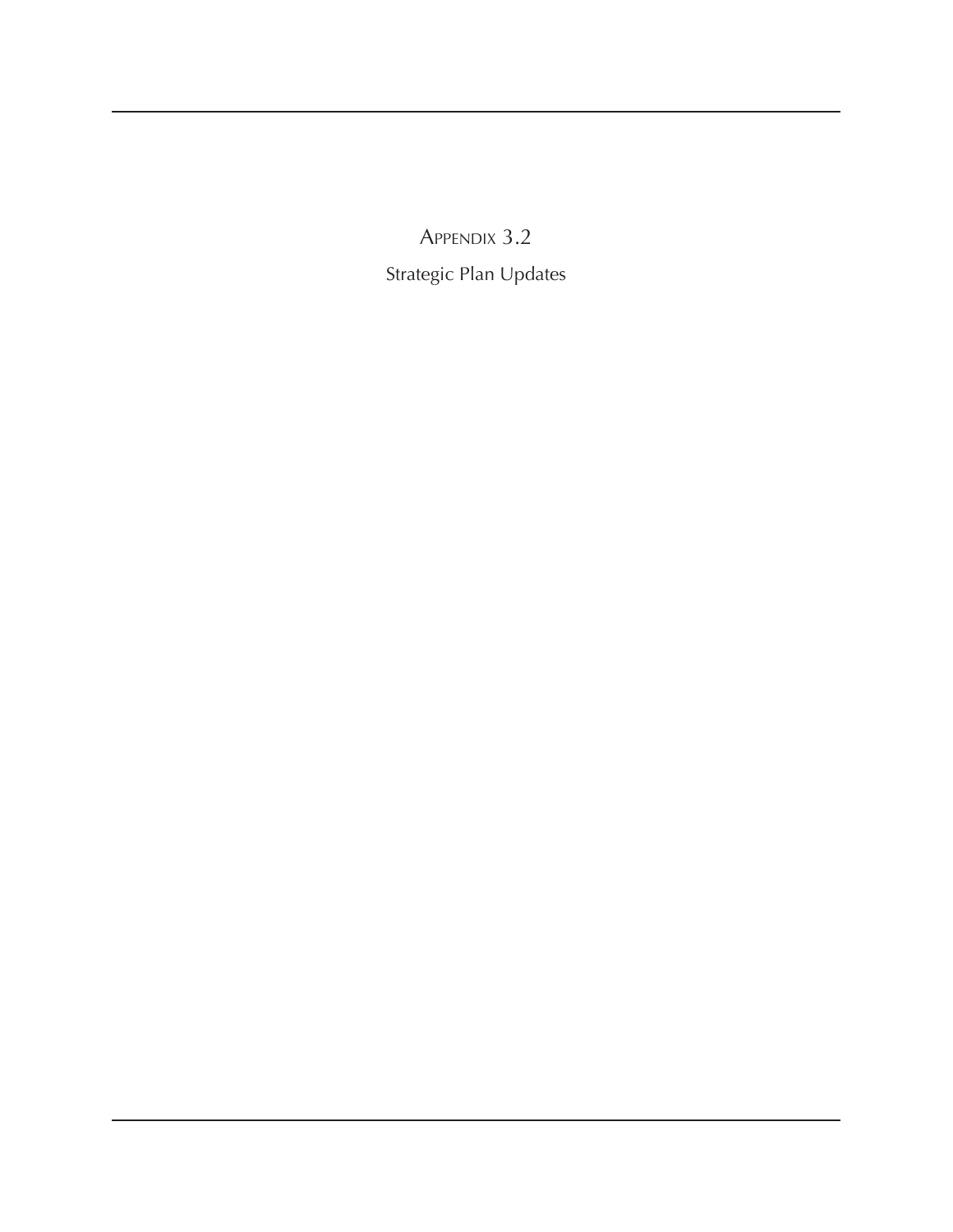# **Strategic Planning Updates:**

\* Indicates an initiative selected by the Libraries' staff at its summer 2009 Western Libraries Staff Development Day.

**GOAL I. Library Space:** Develop spaces that meet the needs of library users, emphasize the centrality of the library to the University community.

- Relocation of the Student Technology Center adjacent to Reference and Information Desk on Haggard second floor
- Newly renovated sixth floor location for the Libraries' Special Collections
- Creation of a library café, collaborative study and presentation space on Wilson 2
- Relocation of a major university computer lab to the second floor of Haggard Hall and its proximity to a public study space has allowed the library to increase lab space during daytime hours as well as accommodate user demands for a 24- Hour study space.

*MORE* < links to all items listed below for this goal>

### *Completed as of June 2010:*

- Relocation of the Student Technology Center adjacent to reference desk on Haggard second floor. (Supports Strategic Plan section - I, A, ii)
- Newly renovated area for the libraries' Special Collections. (I, B, iv)
- Upgrades to main stairwell in the Wilson Library building. (I, B, iv)
- University Tutoring Center and Writing Center have established evening hours within the library complex, Sunday-Thursday 6-9PM. (I, A, ii)
- Two building consultants were brought to campus and completed reports that included recommendations about library space. {Drew Harrington, April, 2009; Scott Bennett, November 2009}. (I)
- Relocation of a major university computer lab to the second floor of Haggard Hall and its proximity to a public study space has allowed the library to increase lab space during daytime hours as well as accommodate user demands for a 24- Hour study space as well as additional instruction space. (I, A, ii; I, B, ii)
- Construction on the second floor of Haggard of video / audio editing rooms and a mediated presentation practice room to be managed in partnership with the Student Technology Center. (I, A, ii)
- Infrastructure has been put in place for a library café to be located on the second floor of Wilson Library. Opening Fall Quarter 2010. (I, A, ii; I, B, iv)
- Compact shelving has been added to the ground level of the Wilson Library structure to increase overall shelving capacity. (I, B, i)
- Successful student technology fee proposal to upgrade computers and add new printers to library (I, B, iv)
- Multiple, successful events and exhibits over the last year **(need examples? Antarctica photos, Imaginary Library, Berlin Wall, Open Houses, Quarterly Study Breaks, Whatcom Reads events, ).** (I, B, iii)

- \* Learning Commons: discussion to begin fall quarter led by ADPS regarding with learning commons partners and libraries regarding space plan. (I, A, ii)
- University reorganization brings the Writing Center under the purview of the Western Libraries. Space is being identified to accommodate the organizations'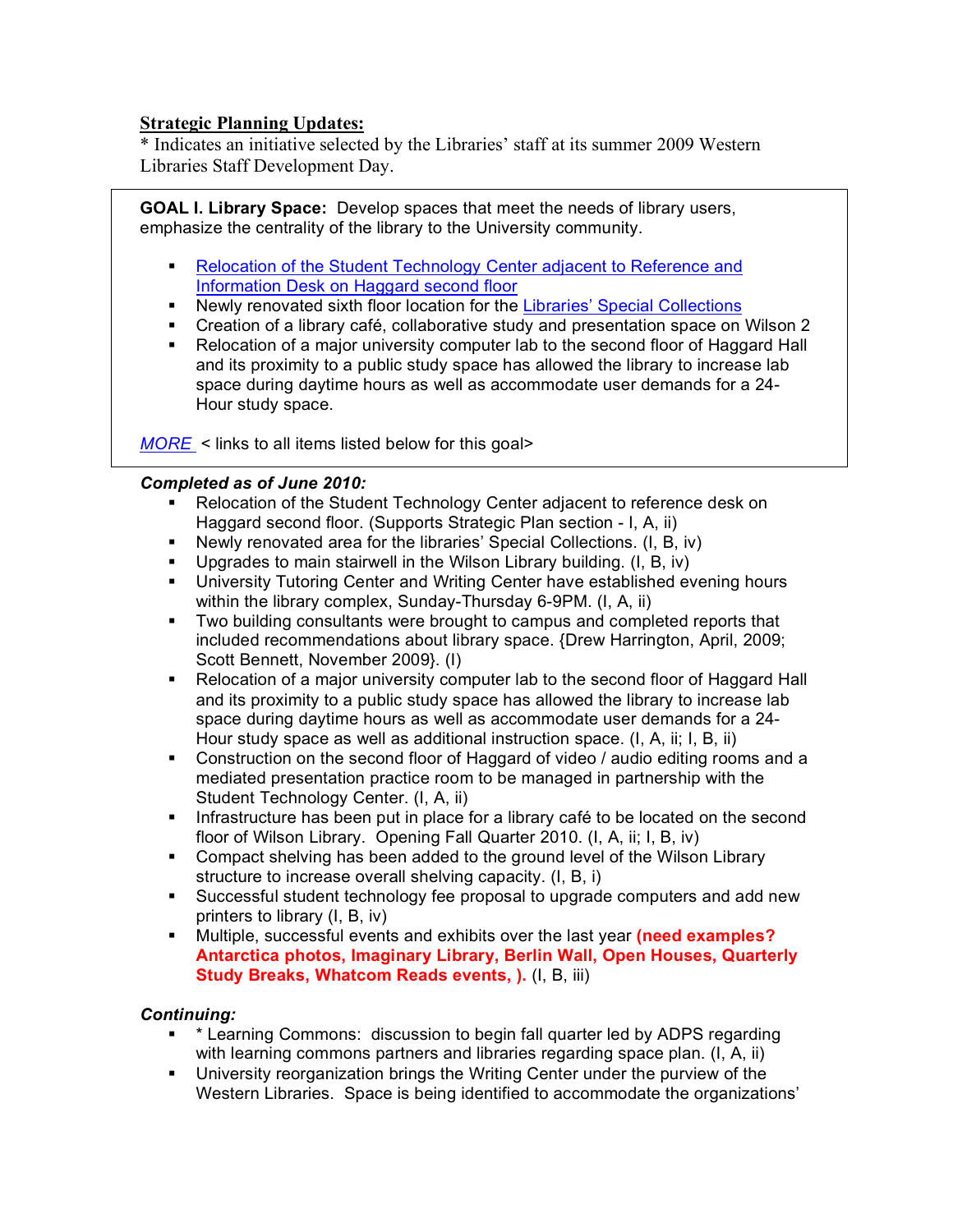staff and student employees as permanent residents of the library complex. (I, A, ii)

- \* \* A Wayfinding & Signage task force has been appointed to improve user experience in the library complex. (I, C, ii)
- A new collection arrangement proposal which will increase efficiency for library staff and findability for users has been adopted and is moving forward towards full implementation by Fall Quarter 2010. (I, C, i)
- **Preliminary discussions regarding consolidating the library's' service desks**
- The Dean of Libraries and administrators are exploring development of an offsite shelving facility. (I, B, i)
- **Proposals as part of capital building project process to renovate Wilson Library,** the Reading Room, to establish the learning commons, and consolidate the service desks. Wilson Library ranked 22nd on the ten year plan major cap list. (I, D)
- Creation of event and exhibit guidelines and better identification of appropriate locations. (I, B, iii)

**GOAL II. Virtual Environment:** Develop a virtual environment that provides information, resources, and services for the University community where and when they need it.

- An overhaul of the library web site is underway. The timeline for implementation is late Summer, 2010.
- **IMPLEMENTER IMPLE IMPLE THE IMPLE THE IMPLE IM** Implementation of Chat Reference service offering on-line reference support by the Libraries Reference and Information Desk staff.

*MORE* < links to all items listed below for this goal>

### *Completed:*

- Western Libraries led a project which resulted in the development of a virtual campus community forum – Viking Village. Staff from the Libraries manage this project. Successful student technology fee proposal to replace Viking Village server. (Supports Strategic Plan section - II, a, i)
- **Implementation of Chat Reference service offering users real-time on-line** reference support by the Libraries Reference and Information Desk staff. (II, D, i)

- An overhaul of the library web site is underway. The timeline for implementation is late summer, 2010. (II, B)
- An electronic resources management system (Serial Solutions) has been purchased being implemented. Full implementation will allow more effective management of and enhanced user access to the libraries' electronic resources. (II, C, iii)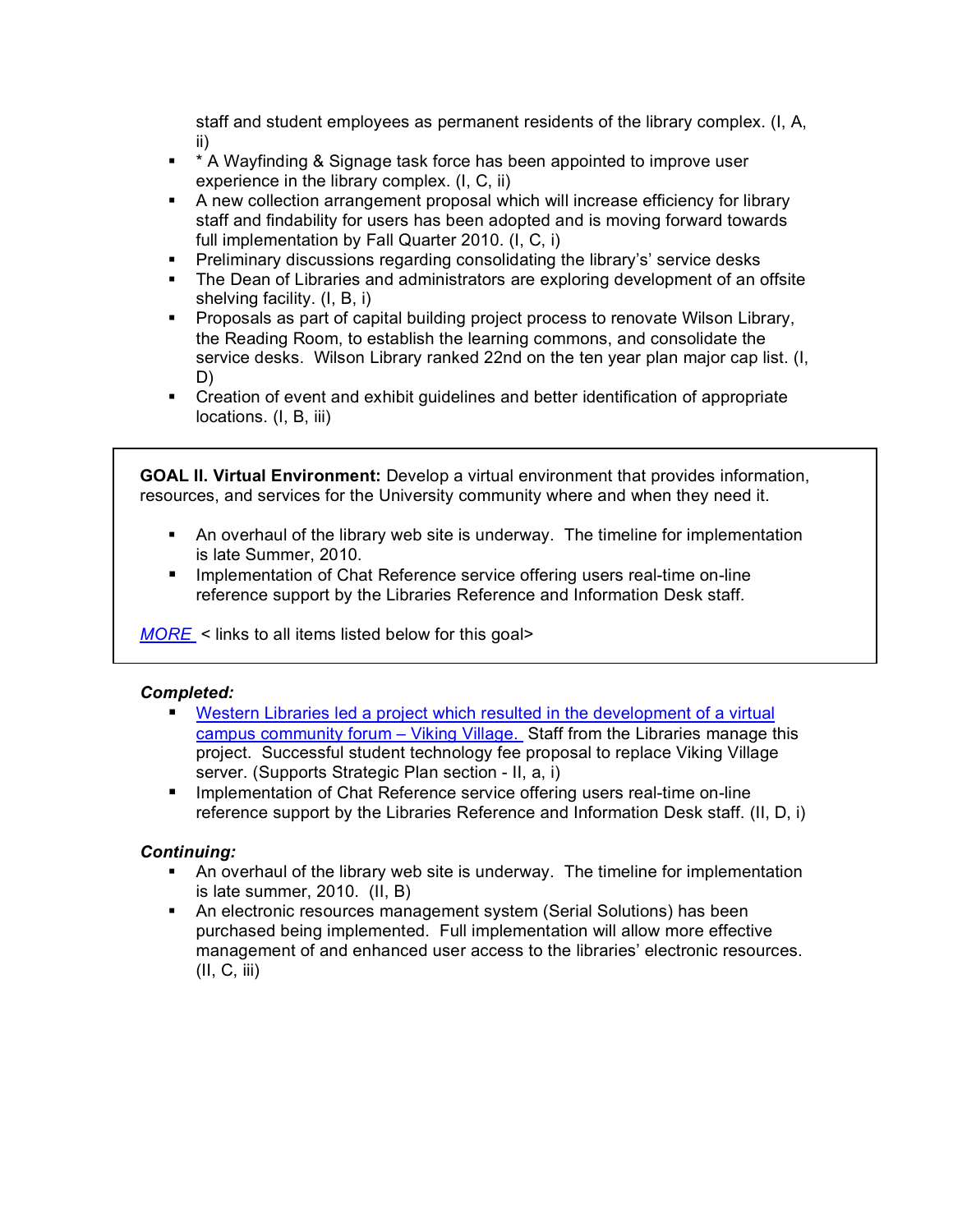**GOAL III. Organizational Development:** Provide the best possible service to the University community by creating the very best working conditions for library employees.

- Organizational Development Committee appointed, September 2009 to suggest ways to improve communication; and develop a training program for supervisors.
- In-house survey about communication issues within the libraries was conducted and analyzed.
- Reorganization is taking place. A new Assistant Dean for Public Services has been hired and a search is underway for the position of Assistant Dean for Collections & Technology Services. An existing position was recast as the Director of Planning & Administration.

*MORE* < links to all items listed below for this goal>

#### *Completed:*

 In-house survey about communication issues within the libraries was conducted and analyzed. (Supports Strategic Plan section - III, B, ii)

#### *Continuing:*

- \* The organizational structure has been discussed in a variety of venues. (III, A)
- \* Organizational Development Committee appointed, September 2009 to suggest ways to improve communication; and develop a training program for supervisors. (III, B, ii; III, C, i)
- **Diversity task force appointed to conduct survey of library staff regarding diversity** and develop a strategy raise awareness. (III, A, vi)
- Reorganization is taking place. A new Assistant Dean for Public Services has been hired and a search is underway for the position of Assistant Dean for Collections & Technology Services. An existing position was recast as the Director of Planning & Administration. (III, A, v)
	- $\circ$  The above represent an overall restructuring of the organization that aligns with some concepts suggested by the organizational consultant's recommendations from their report of spring, 2007.

**GOAL IV. Marketing:** Raise the awareness of the Libraries' collections, services, and programs through timely and consistent marketing, outreach, and collaborative activities.

- Two staff have been appointed to work part-time {0.5 FTE and 0.4 FTE} to direct marketing efforts. A marketing advisory committee was formed in March, 2010.
- Dean of Libraries and library liaisons met with academic departments to engage university faculty in dialogue about library and faculty needs.
- A variety of library events have taken place Fall Quarter Open House, Quarterly Study Break, other public programming such as readings and research presentations – geared towards marketing library services and resources.

*MORE* < links to all items listed below for this goal>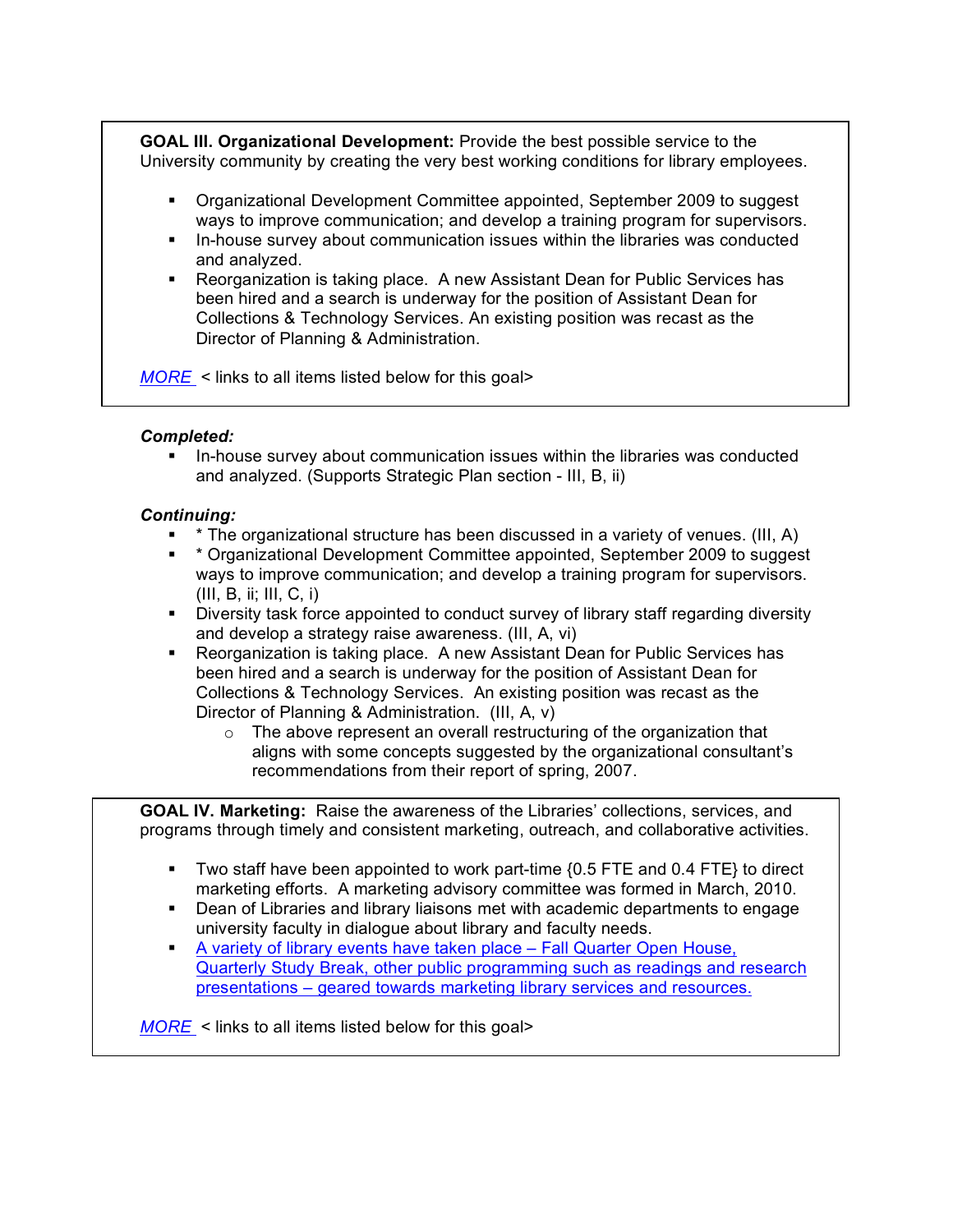# *Completed:*

- Dean of Libraries and library liaisons met with academic departments to engage university faculty in dialogue about library and faculty needs. (Supports Strategic Plan section - IV, B, i)
- A variety of library events have taken place Fall Quarter Open House, Quarterly Study Break, other public programming such as readings and research presentations – geared towards marketing library services and resources. (IV, B, ii)
- Library marketing plan for 2009- 2010 composed by marketing committee (IV, A)

# *Continuing:*

- Two staff have been appointed to work part-time {0.5 FTE and 0.4 FTE} to direct marketing efforts. A marketing advisory committee was formed in March, 2010. (IV, A, i)
- Branding initiatives in tandem with University efforts are currently taking place. (IV, A, iii)
- Partnerships with local area libraries as part of Whatcom Reads! and Whatcom Libraries Collaborate, the latter to offer one card access to our collections and area book drops. Also exploring a BPL branch. (IV, B, iii)

**GOAL V. Collections:** Develop and maintain a physical, virtual, and diverse collection to support the needs of Western students and faculty.

- As part of organizational restructuring, a full-time Collection Development position has been established.
- Development of newly developed Collection Development Policy.
- **IMPLEM** Implementation of an electronic resources management system is underway

*MORE* < links to all items listed below for this goal>

#### *Completed:*

- As part of organizational restructuring, a full-time Collection Development position has been established. (Supports Strategic Plan section - V, A, i)
- $\bullet$  \* Committee formed to create library-wide collection development policy. (V, A, i)
- **Task force was formed to suggest options for electronic resource management.** Their recommendation resulted in the purchase of Serials Solutions products. [See Goal #2 above.] (V, D, i)
- Completion of a consultant's report on the potential for programmatic development and cooperation among the libraries' Special Collections, University Archives, Center for Pacific Northwest Studies. (V, B, iii) – see also Goal III.
- Reassignment of 0.5 FTE to the Center for Pacific Northwest Studies to focus on digitization of unique resources. (V, B, iii) – see also Goal III.

- **Implementation of newly developed Collection Development Policy.**  $(V, A, i)$
- \* Collection assessment (aka weeding) to begin possibly as early as Spring Quarter with input of faculty. (V, A, i)
- **IMPLEMENT IMPLE 2018** Implementation of an approval plan which will provide workflow efficiencies as well as enhance the selection process. (V, D, i)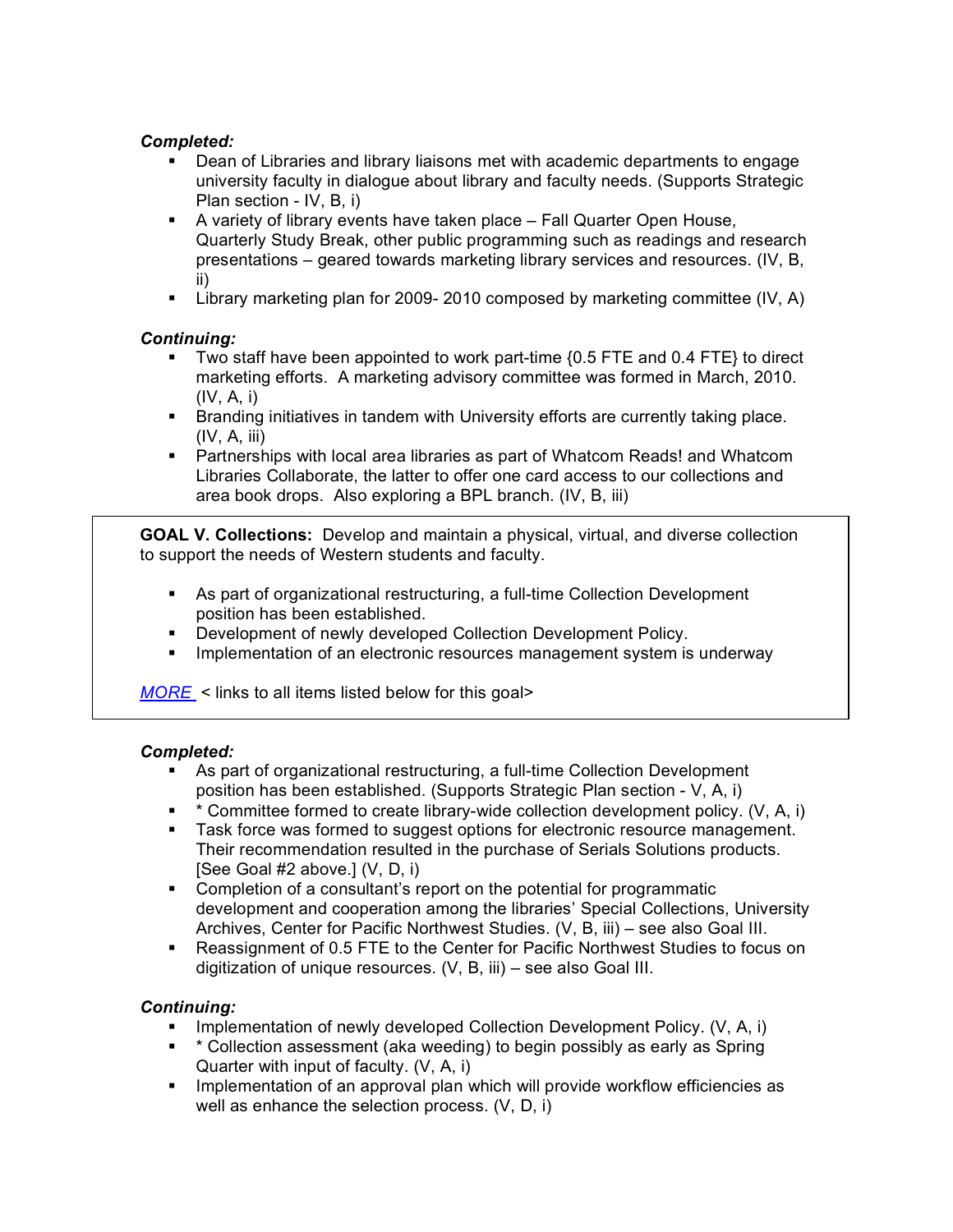- Whatcom Libraries Collaborate to offer one card access to our collections and area book drops. Also exploring a Bellingham Public Library "in-house branch." (V, B, iv) - see also Goal IV).
- Examination of collection allocations plan underway.  $(V, C, i)$

**GOAL VI. Instruction:** Maximize the Libraries support for and integration of teaching, learning, and research into the University's curriculum.

# *Completed:*

 An instruction coordinator was appointed. (Supports Strategic Plan section - VI, A)

# *Continuing:*

- Development of a plan to integrate information literacy into lower division classes and review current instruction program assessment methods. (VI, A)
- Library instruction will be integrated into all First Year Interest Group (FIG) Seminar101 sections for fall of 2010. The learning outcomes for the sessions are taken from the Western Libraries Information Literacy Learning Outcomes document which was updated during FY 09-10. (VI, A, ii; B, ii, iv)

**GOAL VII. Digital Assets:** Develop and manage digital assets in support of teaching, learning, and research of the University community.

### *Completed*:

 A consultant was brought in to provide background to the campus regarding current issues in scholarly communication and the possibilities of an institutional repository. (Supports Strategic Plan section - VII, F)

### *Continuing:*

\* A task force was formed to: survey faculty to determine their needs and identify potential collections for digitization; conduct feasibility study concerning a campus institutional repository. (VII, A, iii, iv, v, vi)

### **Additional Support to for our Strategic Goals:**

- A part-time [0.4 FTE] Assessment Coordinator was appointed.
- Spring 2009 survey of Graduate Student user satisfaction was conducted.
- Winter Quarter, 2010, LibQUAL+ Days during which the libraries conducted the LibQUAL+ Lite survey.
- **Fundraising goals identified for 2009-2010.**
- **Launch of new Friends of the Libraries group.**

*MORE* < links to all items listed below for this goal>